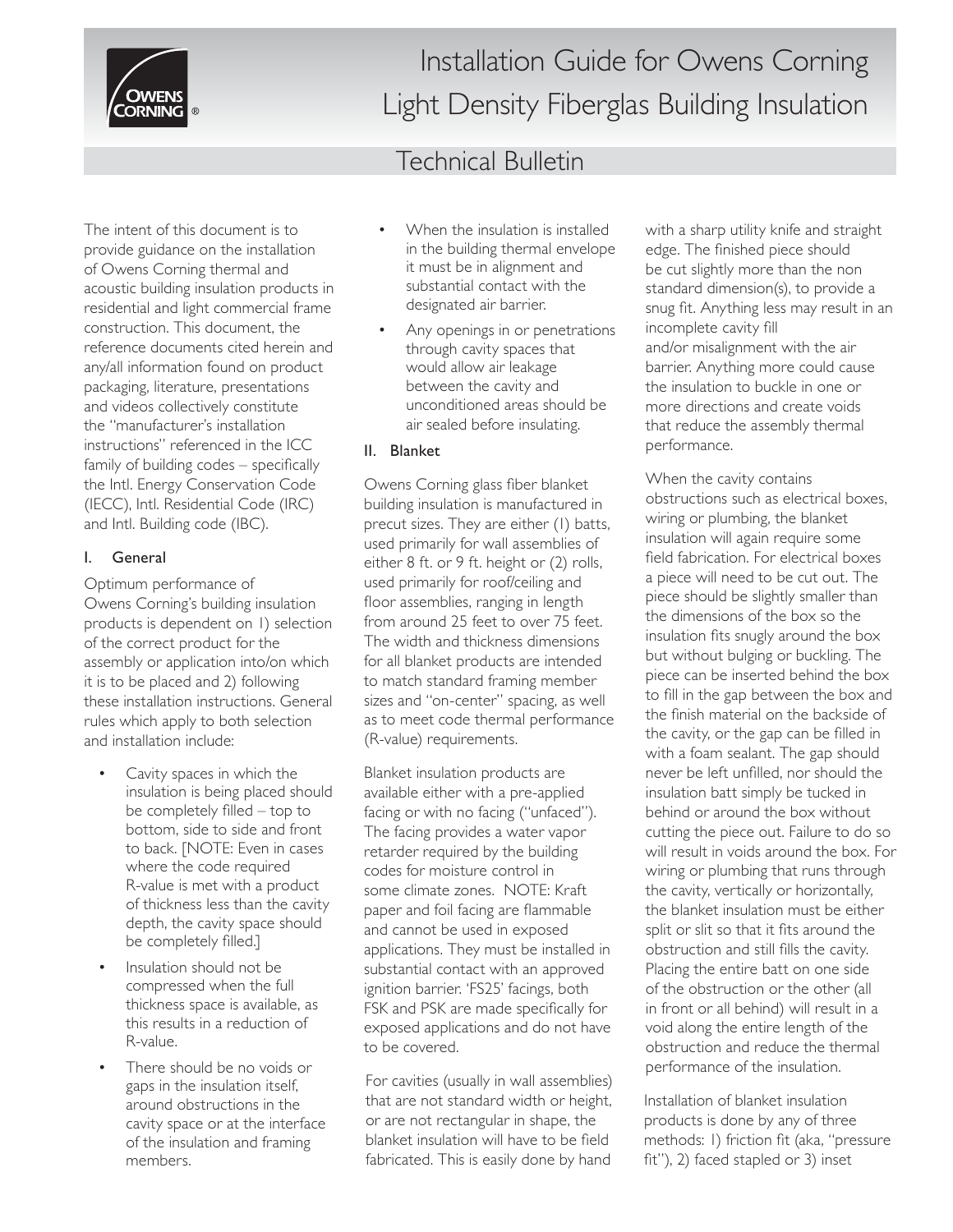

# Installation Guide for Owens Corning Light Density Fiberglas Building Insulation

## Technical Bulletin

stapled. For a detailed description of all three methods please see reference documents ASTM C 1320 and NAIMA publication BI402.

Faced products can be installed using any of the three methods listed above. [NOTE: the PROPINK FastBatt® products are faced but have no fold out tabs (or flanges) and are specifically designed for friction fit installation]. For all three methods it's important to ensure that the insulation has fully filled the cavity. Also, any tears or rips in the facing should be repaired with Kraft or similar construction grade tape

For friction fit installation, the facing must be flush with the open plane of the cavity to ensure substantial contact with the interior finish and to minimize voids. In some situations, friction fit application of standard faced products may necessitate supplemental mechanical support.

- Wall cavities with a continuous height of greater than 9 feet. Supplemental support can be provided by stapling both tabs at the top of the cavity and at no more than 9 foot intervals, or by placing horizontal blocking in the cavity at maximum 9 foot intervals.
- Floor assemblies where insulation contact must be maintained with the underside of the subfloor, there is no finish material at the bottom of the cavities and the insulation thickness is less than the depth of the cavities. Supplemental support can be provided using insulation support wires (aka "tiger teeth") installed at intervals no greater than 2 feet and so as to not compress the insulation.

In cases where the insulation thickness is the same as the cavity depth, supplemental support can be provided by installing wire or plastic mesh, or twine running perpendicular to the floor joists, attached to the bottom face of the joists.

For face stapled and inset stapled installation, it's important to ensure that the insulation has fully filled the cavity before securing the facing to the framing members. After positioning the batt in the cavity fold out the facing tabs.

- When face stapling, hold the flange along one side of the cavity, over the facing surface of the stud and apply staples. The flange on the other side is fastened when the batt in the adjacent cavity is installed and the flange on that batt is lapped over the flange of the first batt. Both flanges are then secured at the same time, making sure the staples are fully embedded in the stud.
- When inset stapling, the flanges are secured to the inside surface of the studs. The end of the flange should be flush with the face of the stud and the staples applied as close to the face as possible. This is to 1) minimize voids along the edges of the cavity, 2) minimize tearing of the facing and 3) comply with the home energy rating industry's "Grade I" insulation installation rating criteria (see reference document Home Energy Rating Standards, Appendix A, pages A11 to A16).

Unfaced products are only installed via friction fit. In some situations supplemental mechanical support is recommended.

- Wall cavities with a continuous height (no horizontal blocking) of 9 feet or more. Supplemental support can be provided by placing horizontal blocking in the cavity at maximum 9 foot intervals.
- Floor assemblies where insulation contact must be maintained with the underside of the subfloor, there is no finish material at the bottom of the cavities and the insulation thickness is less than the depth of the cavities. See recommendations above for friction fit installation of faced products.

#### III. Loosefill

Owens Corning glass fiber loosefill insulation is manufactured in two forms – bonded and unbonded. The former has a binder that, similar to blanket insulation, acts like a glue to hold the fibers together in small tufts. The latter has no binder and the fibers "nest" together, forming a pack as it is installed.

Both types of loosefill insulation are installed using a pneumatic "blowing machine". In addition to the "General" installation guidelines presented in part I of this document, loosefill insulation must also meet the requirements listed in the applicable coverage chart provided by the manufacturer. The coverage chart indicates the thickness and amount of material (density) that must be installed to achieve the desired R-value. The coverage information